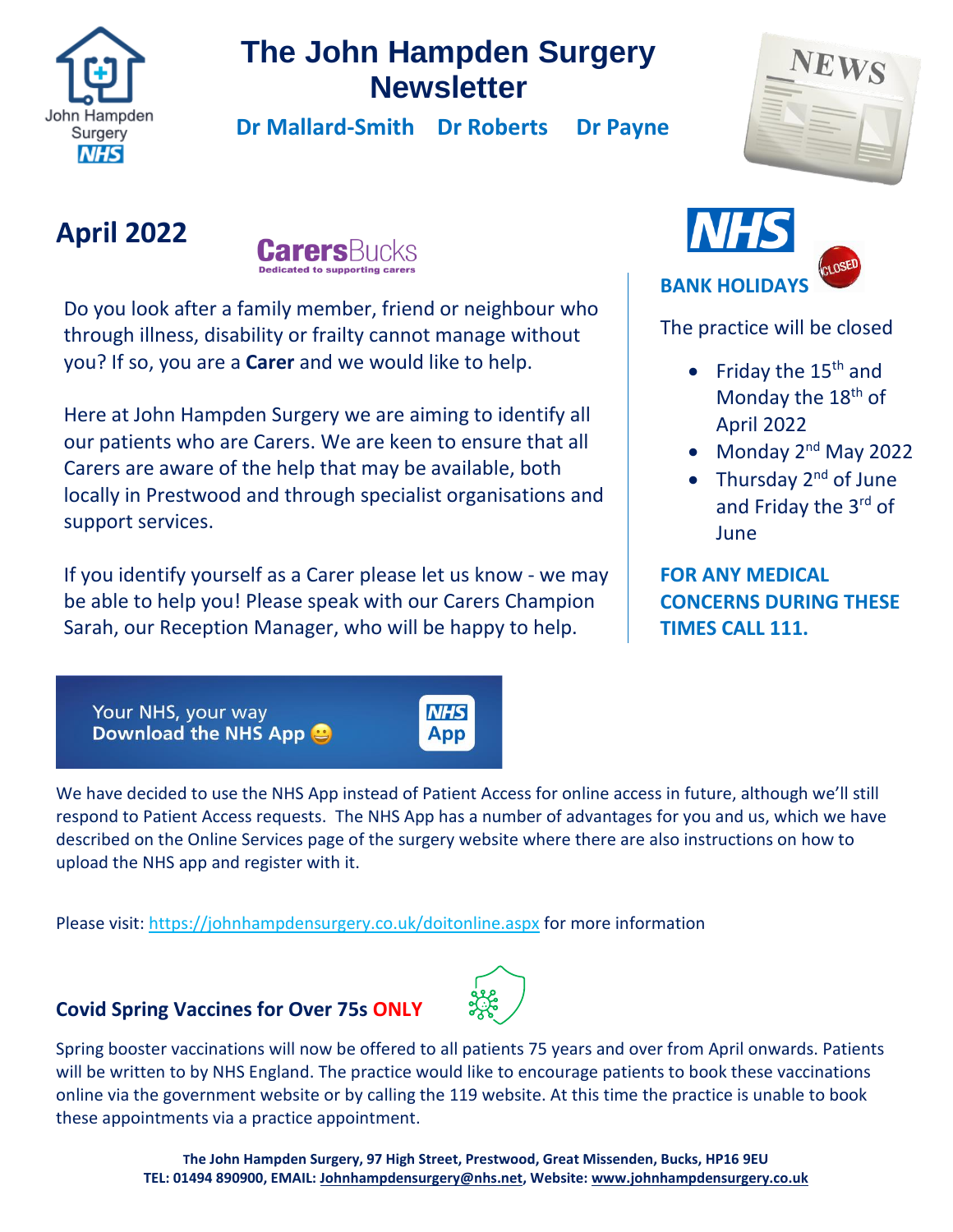

# **Services, groups and activities in Buckinghamshire Spring 2022**

 **0333 150 3456:** To speak to a Dementia Advisor open 7 days a week and some evenings for information, support and advice

[www.alzheimers.org.uk](http://www.alzheimers.org.uk/)

[bucks.memorysupport@nhs.net](mailto:bucks.memorysupport@nhs.net)



## **The New Dementia Support Service in Buckinghamshire**



The new Dementia Support Service is replacing the Memory Support Service. The service is delivered by Alzheimer's Society and commissioned by Buckinghamshire Council and Bucks CCG. It is available for anyone who is worried about their memory or affected by dementia.

Our experienced, trained Advisors give information, practical advice, tips and strategies as well as signposting to legal and financial support, based on personal circumstances and support needs. Support and guidance are delivered by phone and online and if a face-to-face visit is required, current government guidance is followed.

Please note the Memory Support Service is no longer open to receiving referrals for memory screening assessments. If you are concerned about your memory, please speak to your GP.

**Please see over for additional services.**

**Registered Charity number 296645**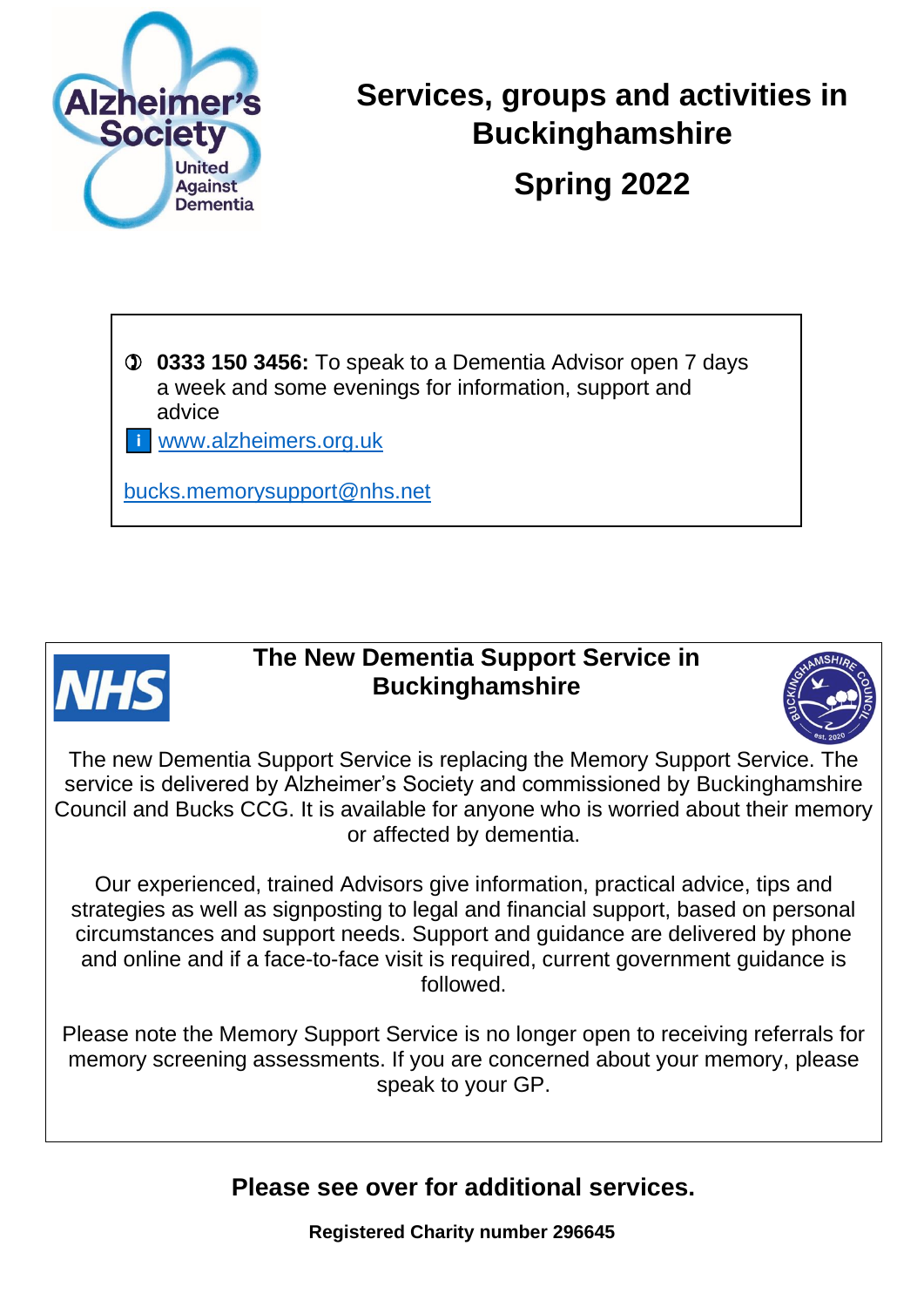#### **Carer support groups**

- What? The group provides the option for carers to ask questions, get information and share experiences in a safe and supportive environment and is facilitated by a Group Coordinator.
- When? Meetings take place online by Zoom on the 2<sup>nd</sup> Tuesday of each month, 2.00-3.30pm (\*Please note there is no group in April)
- Contact: **01296 718956 email: aylesbury@alzheimers.org.uk**

### **Post Diagnosis Information sessions**

What? Recently diagnosed with dementia? The monthly sessions will give you information about dementia, provide practical tips on everyday issues and help you to plan for the future. You will also be able to find out more about other local organisations and services and discuss coping mechanisms and meet others in the same situation. When? TBC Contact: **01296 331722 email: bucks.memorysupport@nhs.net** 

## **Memory information sessions**

What? These one - hour, free sessions are open to members of the public and cover understanding memory, memory tips, coping strategies and where you can find useful services and information.

When? TBC

Contact: **01296 331722 email: bucks.memorysupport@nhs.net** 

## **Singing for the brain** ®

What? This is a friendly, fun and social environment for those affected by dementia. Based on the principles of music therapy, the stimulating sessions include vocal warm-ups and singing a wide variety of familiar and new songs.

When? Two sessions take place online by Zoom on Mondays at various times.

Contact: **01296 718956 email: aylesbury@alzheimers.org.uk**

Services are **free** however donations can be made by going to [www.alzheimers.org.uk](https://eur01.safelinks.protection.outlook.com/?url=http%3A%2F%2Fwww.alzheimers.org.uk%2F&data=04%7C01%7CElaine.Rarity%40alzheimers.org.uk%7C48f7e62b63084dff3b9808d8eab73100%7C8028081de881430fa45166faa9b76c8e%7C0%7C0%7C637517419885705077%7CUnknown%7CTWFpbGZsb3d8eyJWIjoiMC4wLjAwMDAiLCJQIjoiV2luMzIiLCJBTiI6Ik1haWwiLCJXVCI6Mn0%3D%7C1000&sdata=YI1XL24mF2dDwf3CxSaRGQXbnG8gJEc9IxsB1MiEDHs%3D&reserved=0) or you can make a donation over the phone: 0330 333 0804.

**Alzheimer's Society will not pass your details on to any other organisation and we will use the information you supply to communicate with you in line with the GDPR and Data Protection Act 2018.**

#### **Equality, Diversity and Inclusion at Alzheimer's Society – What you can expect of us.**

At Alzheimer's Society we believe everyone affected by dementia has the right to live their life the way they want to live it, whether living with the diagnosis or supporting someone who is. Core to that belief is that everyone has the right to be the person they are, to live without fear or prejudice regardless of race, age, gender, sexual orientation, faith and belief or a disability, like dementia. Everyone should be able to make a full contribution to society the way they want to make it and live in a world which demonstrates respect and values diversity.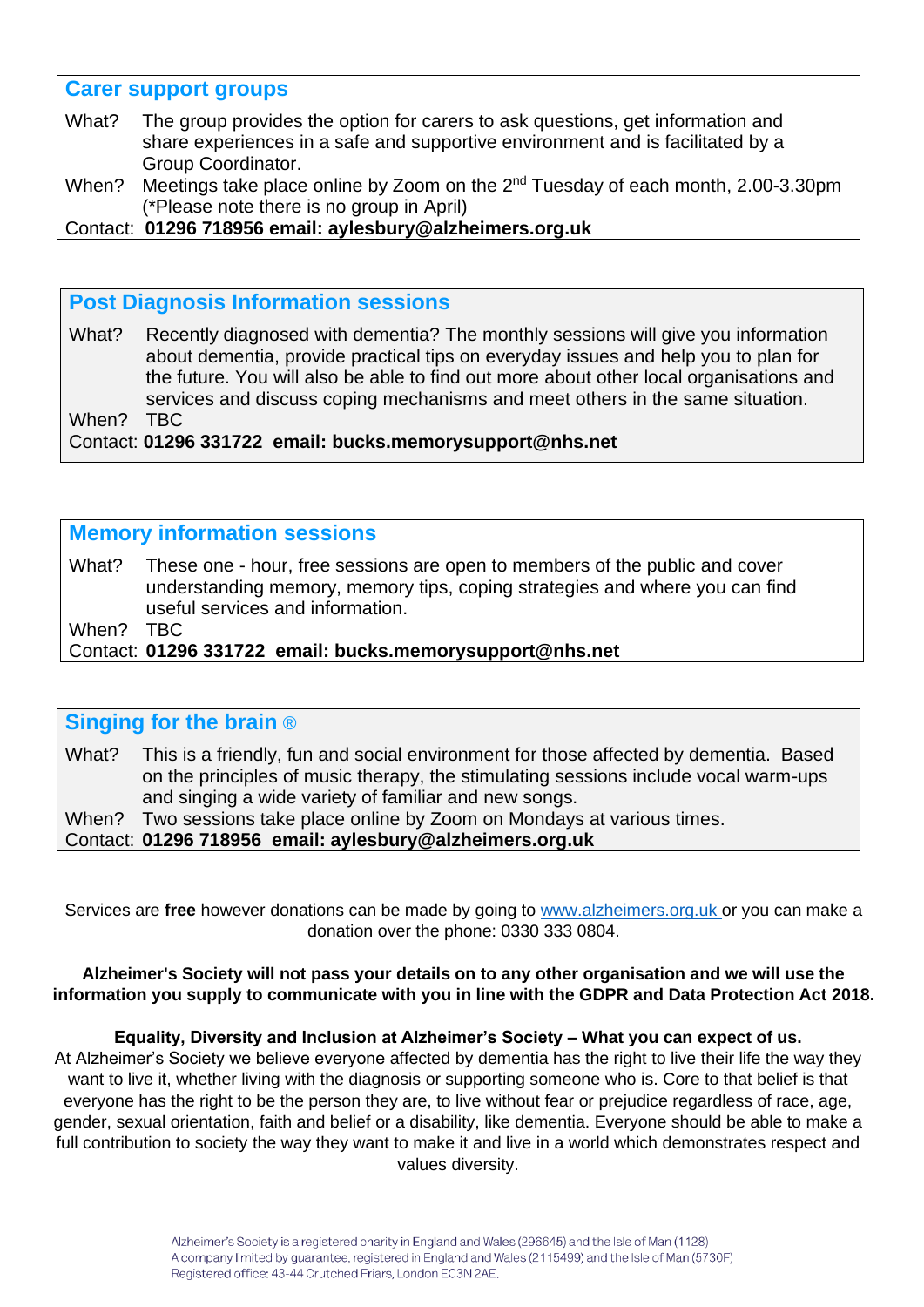

## **What happens when you phone the surgery for an appointment**

The surgery has now produced this very helpful guide, in consultation with the patients group.

#### **Booking a routine appointment**



To book a routine appointment, call the surgery weekdays on 01494 890 900, 8.30am-6pm (but not 1-2pm). We offer appointments with the surgery GPs and Nurses during those hours. We can also arrange appointments with

other GPs and nurses weekdays 7.30-8.30am and 6-8pm, and 7:30am-8pm at weekends. At the moment NHS guidance says we can't book appointments online.

When you ring, the receptionist will ask if you would like a routine GP or routine Nurse appointment.

All routine GP appointments are initially by phone. You will be asked if you want to have the appointment with a particular GP and if you have a date or time in mind that would be convenient. You may have to wait a bit longer if you specify a particular GP or time.

The receptionist will then offer the next available telephone appointment which meets your request. They will ask you what number you want to be phoned on and give you a 1-hour time window when the GP will call you.

When you get an appointment, it is important to keep your phone beside you during the specified hour. If they can, the GP will try to reach you a second time if you don't answer straightaway. But if that fails, you will have to ring the surgery to reschedule.

### **Having a GP phone appointment**

When you speak to the GP, they will use their clinical expertise to decide whether a face-to-face (F2F) or another type of appointment is then needed. The GP will also take into account if you say you think you need a F2F appointment and discuss the best plan forward.

### **Urgent need for an appointment**

If you tell the receptionist that your problem cannot wait until the next routine appointment, she will ask a few questions about it so she can pass a message to the GP for a triage decision. She will also ask for your contact phone number. You do not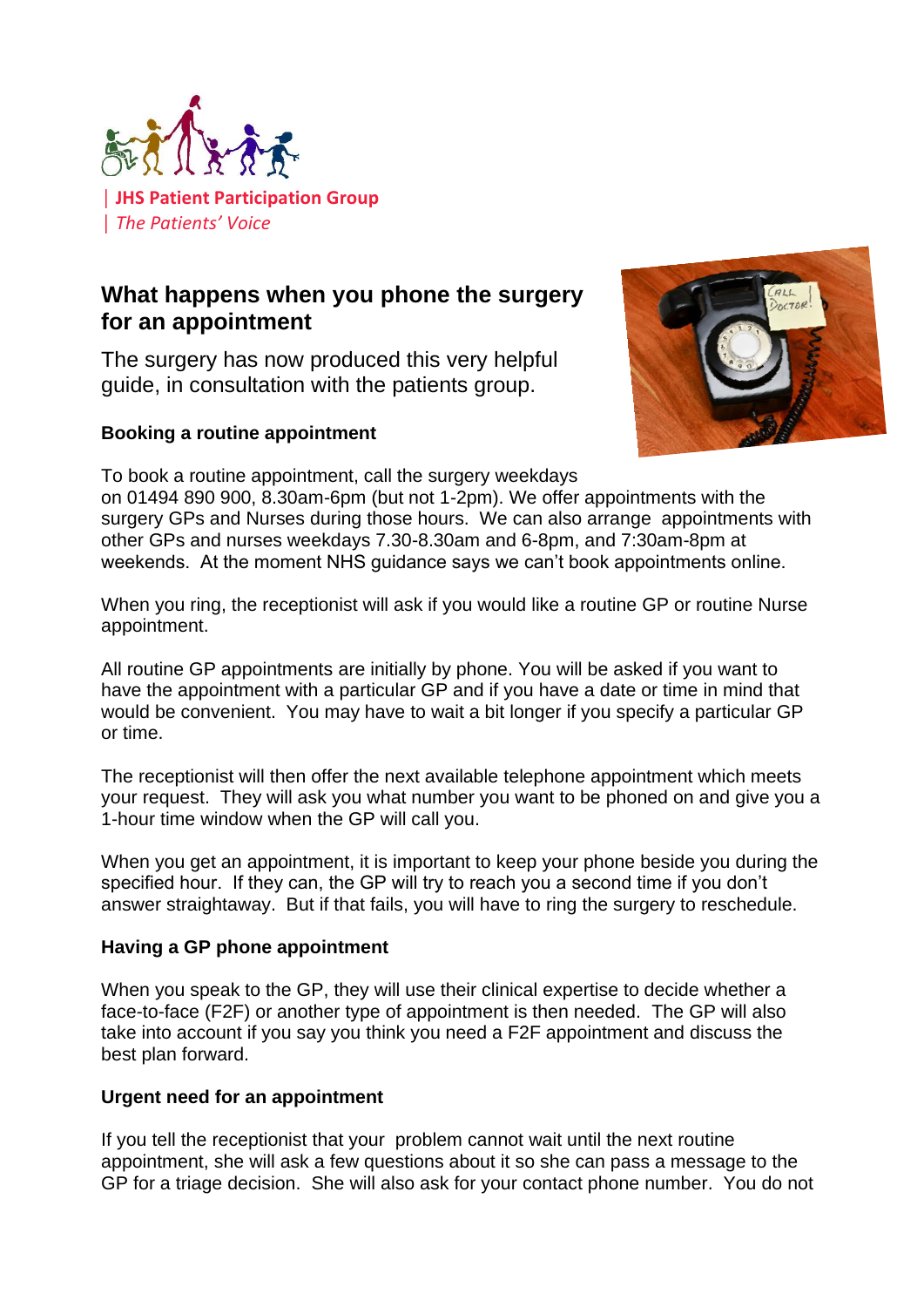have to answer the medical questions, but it may make it more difficult for the GP to prioritise your request and could delay you getting a call back from the practice. *The reception team never decide how urgent requests are dealt with – it is always one of the doctors.*

The practice will get back to you the same day. Unfortunately we can't specify a time in cases of urgent need, so please keep your phone beside you until you hear from us – it could be after 6pm. In cases where the GP decides you need a priority call-back, you will hear either from a GP or Nurse Practitioner. In other cases, a receptionist will ring to advise you what you should do.

#### **Alternatives to a GP or nurse appointment**

Don't forget that many conditions don't need the attention of a GP – please see the diagram below.

| Minor cuts and grazes<br>Colds<br><b>Bruises</b><br><b>Minor sprains</b>                              | <b>Self care</b><br>Stock up on<br>medicines                                         |
|-------------------------------------------------------------------------------------------------------|--------------------------------------------------------------------------------------|
| <b>Minor illnesses</b><br>Headaches<br><b>Bites and stings</b><br><b>Stomach upsets</b>               | <b>Pharmacy</b>                                                                      |
| Feeling unwell?<br><b>Anxious or unsure?</b><br>Need help?                                            | <b>NHS 111</b><br>You can<br>contact us 24/7                                         |
| Long term conditions<br>Chronic pain<br><b>Persistent symptoms</b>                                    | GP<br><b>Advice</b>                                                                  |
| Skin rashes and infections<br>Suspected broken limbs<br>Minor scalds and burns                        | <b>Urgent</b><br><b>Treatment</b><br><b>Centre</b><br>Walk-in and<br>book via 111    |
| Serious bleeding<br><b>Blacking out</b><br>Choking<br>Chest pain                                      | A&E or<br>999<br>Emergencies<br>only                                                 |
| Loneliness<br>Weight/diet<br><b>Addiction</b><br><b>Housing</b><br><b>Debt</b><br><b>Sress</b><br>etc | refer yourself<br>to a social<br>prescriber or health<br>and wellbeing<br>coach here |

attractive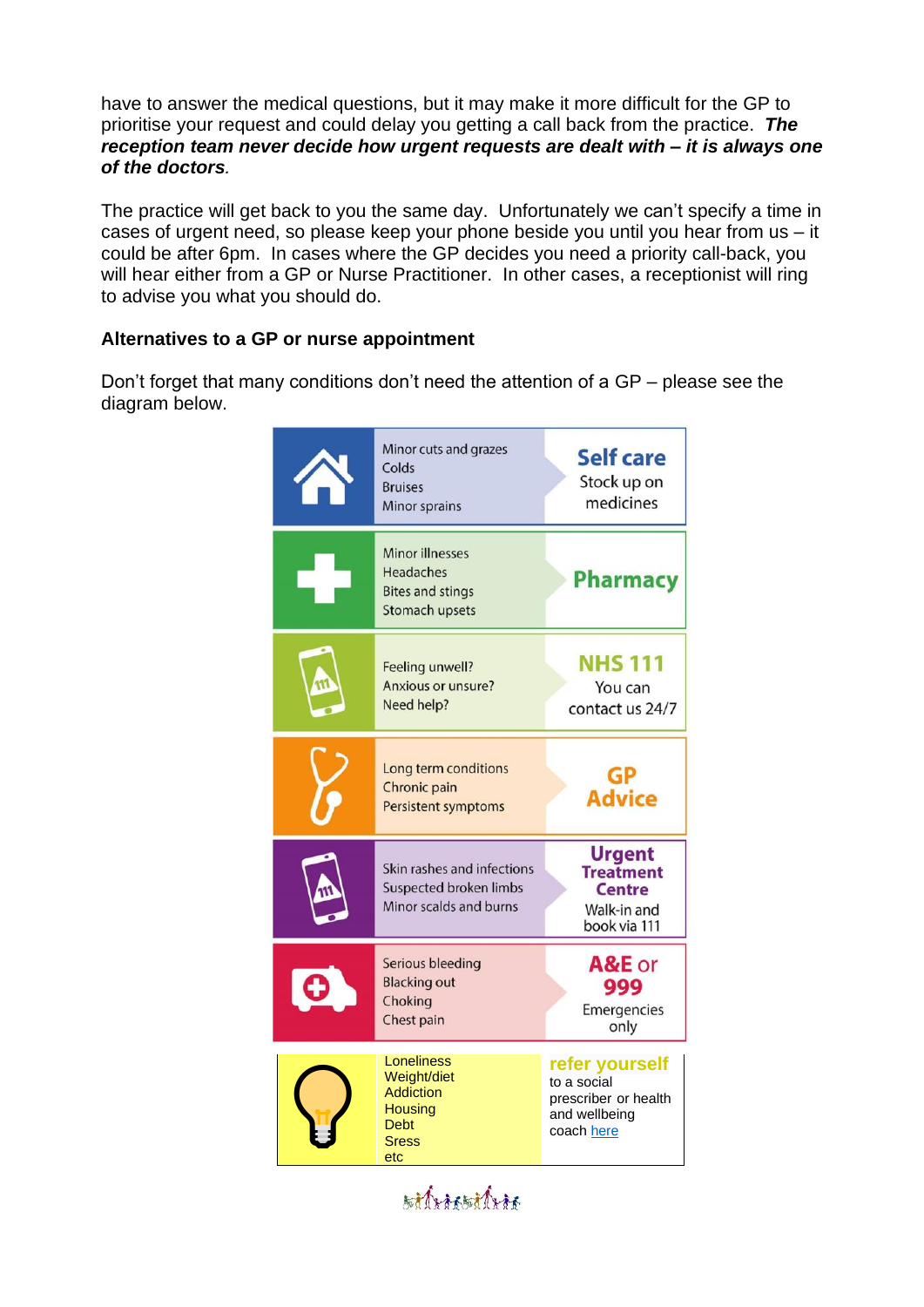## **Your chance to have a say in how the surgery operates**

We are looking for fellow patients to join our patients group

committee. We meet Dr Mallard-Smith and Laura Russell the practice manager four times a year and have the opportunity then to comment on issues relevant to patients.

The surgery is obviously run by the GPs and practice manager. But in line with official NHS requirements, it gives patients the chance to feed back in various ways including via the patients group. And I am pleased to say that the surgery listens to the patients group  $\odot$ . Recent examples are:

- our suggestion for an explanation of the process when a patient rings up (as per the article above)
- our surveys in 2020 and 2021 of patient views on remote and face-to-face appointments
- our help in simplifying and keeping up-to-date the front page of the surgery website
- our questions to make sure patient interests are taken into account in setting up the new Mid Chiltern Primary Care Network
- our advice on decluttering the messages on the front door when it was locked for Covid
- our support for the surgery in arranging marshals for the Covid jab clinics.

We'd love to have a few new members. If you might be interested, please email me (Mike Etkind) at [jhs.patients.group@nhs.net](mailto:jhs.patients.group@nhs.net) and I can send you more information or arrange a chat.

# silvisities

## **Friends and Family Test**

Before Covid, you may recall being asked to feed back on your GP appointment. This was paused, but is now starting up again from 1<sup>st</sup> April.



It's voluntary to take part. You will be asked to rate your appointment from 'very good' to 'very poor' and they'll be space to add comments.

There are differing views on the value of the Test. If you have a general issue about the surgery or, indeed, praise, you are also welcome to contact the Patients Group. It will help us keep in touch with the views of fellow patients and represent them to the surgery. But we do not handle complaints about specific cases: the surgery's complaints policy and procedures can be found at [here](https://johnhampdensurgery.co.uk/info.aspx?p=20) .